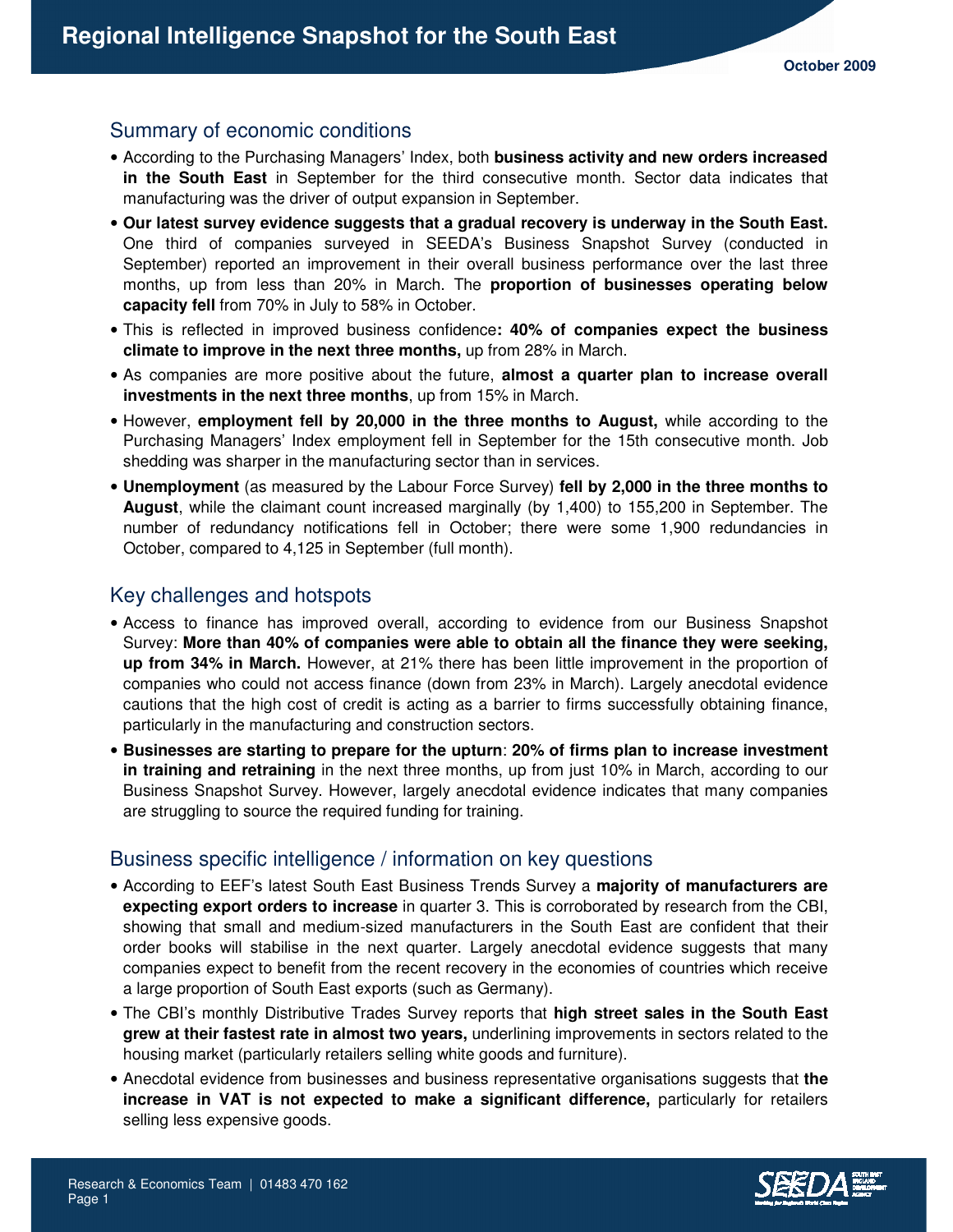# Sectoral Overview

#### **Manufacturing**

At national level the manufacturing industry continues to face difficult trading conditions. Manufacturing output fell by 1.9% in August, taking it to its lowest level since 1992. Although official figures for manufacturing investment in quarter 2 of 2009 have been revised upwards, the figure of -15.4% is still the largest decline in investment since records began in 1965. EEF's Pay Bulletin reports that the three-month average pay settlement in manufacturing held steady at 0.3% in September. Pay freezes accounted for 80% of all settlements.

The latest EEF Business Trends Survey for the South East (August 2009) shows that manufacturers' expectations for the next three months are reasonably positive. Output and new orders (both domestic and export orders) are expected to be significantly higher, while numbers employed, costs and profit margins are expected to be flat. In the case of profit margins, domestic sales margins are predicted to increase, while export margins are expected to fall. A CBI survey of small and medium sized manufacturers in the South East in October found that firms feel more positive about business prospects than they have for two and a half years. Almost a quarter of firms reported a rise in new orders in the three months to October, while a majority of firms expect total orders to stabilise in the next three months. Numbers employed in SME manufacturing firms continued to fall in the three months to October, and while 15% took on more staff, 30% reduced their headcount.

Expectations for cashflow are significantly lower than when the survey was last run three months ago. This bears out the findings of national EEF research in September, which found that some manufacturers are still having difficulties gaining access to credit. Although the availability of credit has improved marginally, the cost of credit has increased for many businesses. The number of companies reporting a reduction in the availability of new lines of credit fell from 42% to 33% in the quarter to September. However, almost half of businesses (47%) reported an increase in the cost of finance from banks and other lenders in quarter 3 of 2009 – up from 37% in the first quarter and 44% in the second. The corollary of these difficulties in accessing finance is that businesses are forced to continue cost cutting. The CBI survey of South East manufacturers in October found that access to finance is continuing to constrain some firms' export and output plans, with 30% of medium-sized firms saying it is likely to limit their investment plans.

Business specific intelligence includes the news that **Duco** (a blanket manufacturer) in Slough has closed, leading to the loss of 60 jobs. **BAe Systems** will be cutting almost a third of its workforce at its regional aircraft base in Weybridge. A total of 16 jobs across all levels will be lost by the end of 2009. In more positive news, **AvMan Engineering** is looking to create up to 40 jobs at its new aircraft maintenance business at Kent International Airport by the end of the year, while **Gemma Electronics** of Cosham has been bought out of administration by Bombardier Transportation, securing most of the 150 jobs.

#### **Automotive**

Page 2

EEF's Business Trends Survey (UK wide) shows that while motor vehicles and basic metals were the first sectors hit by the recession, they have also been the first to see an improvement in conditions. The pace of decline eased in the third quarter of 2009 following a year of steep declines in output and orders. It seems that UK firms have benefited from scrappage schemes in the UK and abroad. However, some motor manufacturers in the South East are not reporting many signs of improvement. **McLaren Automotive** is considering plans to close its car parts factory in Portsmouth, with the loss of up to 98 jobs. Meanwhile, automotive retailers report that price competition remains keen. The scrappage scheme has helped to generate trade, but has served to reduce dealers' margins in some cases.

#### **Construction / property**

Current uncertainty about the timing and scale of any cuts in Government spending on infrastructure projects is making it difficult for construction firms to plan for the future. Competitive

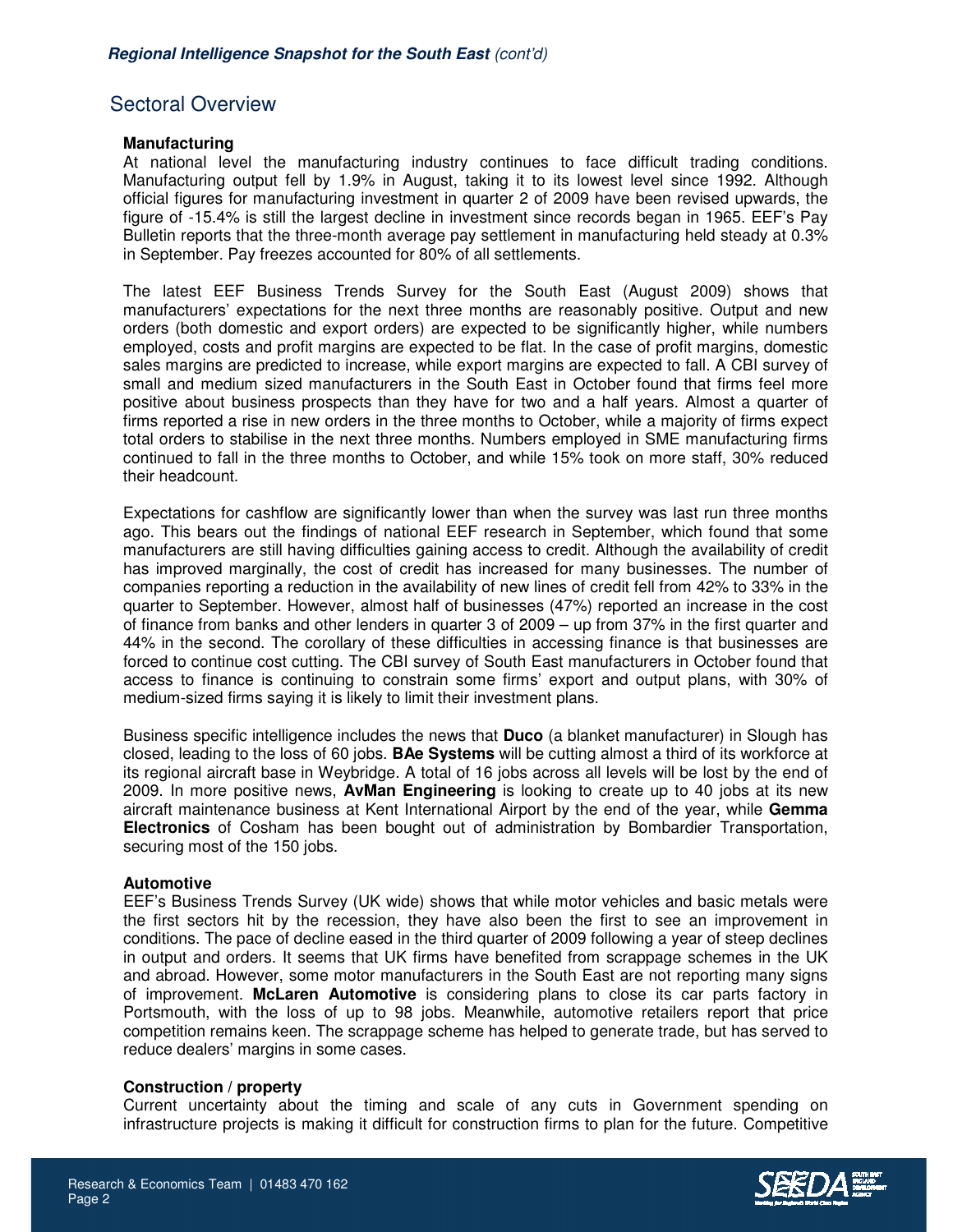pricing is being used to win tenders, which is unlikely to be sustainable once demand picks up and suppliers begin to increase their prices.

In the commercial property sector there has been a noticeable improvement in business confidence, alongside the upturn in the housing market. However, there is some concern that the VAT increase could have a negative effect. A number of major redevelopment projects have recently been approved in the region, including the £400 million Station Hill scheme in Reading (offices, shops and a public arts venue) planned by **Sackville Developments**, which has been approved by Reading Borough Council. In Slough, **Segro** has been granted consent for the first phase of the 20-year 'Vision for the Future' development plan to transform Slough Trading Estate.

#### **Retail**

There is a mixed picture in this sector overall. The CBI's monthly Distributive Trades Survey reports that high street sales in the South East grew at their fastest rate in almost two years**,**  underlining improvements in sectors related to the housing market (particularly retailers selling white goods and furniture). Footfall was up in some towns in August compared to the same month in 2008 (eg. Slough) but footfall has fallen in other towns (eg. Reading). A significant proportion of retail units are still vacant (10% in West Berkshire for example), but there has been some growth in short-term and temporary lets of retail units. Several town centres will see new stores opening in the coming weeks, including six in Woking. **Marks & Spencer** has been recruiting 118 staff for a new 25,000 sq ft store due to open in Witney, Oxfordshire, in October. Meanwhile **Bhs** is to open a store in the Westwood Retail Park in Thanet in October. There has reportedly been an increase in the number of hair and beauty salons and grocery stores in town centres across the region. A number of rural shops have closed, but this is not necessarily as a direct result of the recession. Several rural town centres (such as Hungerford) appear to be thriving.

Anecdotal evidence suggests that the VAT increase is not expected to make a great deal of difference, particularly for shops selling cheaper items, but it will involve an additional administrative burden at a busy time of year for retailers.

**Redundancy Notifications:** According to HR1 data, the number of redundancy notifications decreased in October, following the increase observed in September. There were some 4,125 redundancy notifications in the South East in September (full month)<sup>1</sup> against 1,900 in October  $2009.<sup>2</sup>$ 

The service sector (excluding retail) continues to account for the greater proportion of redundancies, totalling 60% of all notifications in October. Notifications in the construction and retail sectors saw an increase in October, compared to the relatively low levels recorded in August and September.

For the third month running, there were no notifications in East Sussex. However, West Sussex reported notifications for the first time since July 2009. Buckinghamshire also reported no redundancies in October. Together, Berkshire and Kent & Medway accounted for approximately 60% of all notifications, with Kent & Medway reporting its highest level of redundancies since April 2009.

Note that this data only captures redundancies of more than 20 employees; some of the job losses are not scheduled to take place until later in 2009; and in some cases the redundancies are happening in another region but are registered in the South East because it is home to the company's headquarters.



 $\overline{a}$ 

<sup>&</sup>lt;sup>1</sup> This figure is different from the figure reported in the September Snapshot, which covered only the first three weeks of September. In the last week of September a single company in the South East announced a large number of redundancies, some of which are likely to have occurred at national level, so the figure of 4,125 notifications in September should be interpreted with some caution.<br><sup>2</sup> Note that this data only cantures redundancies of m